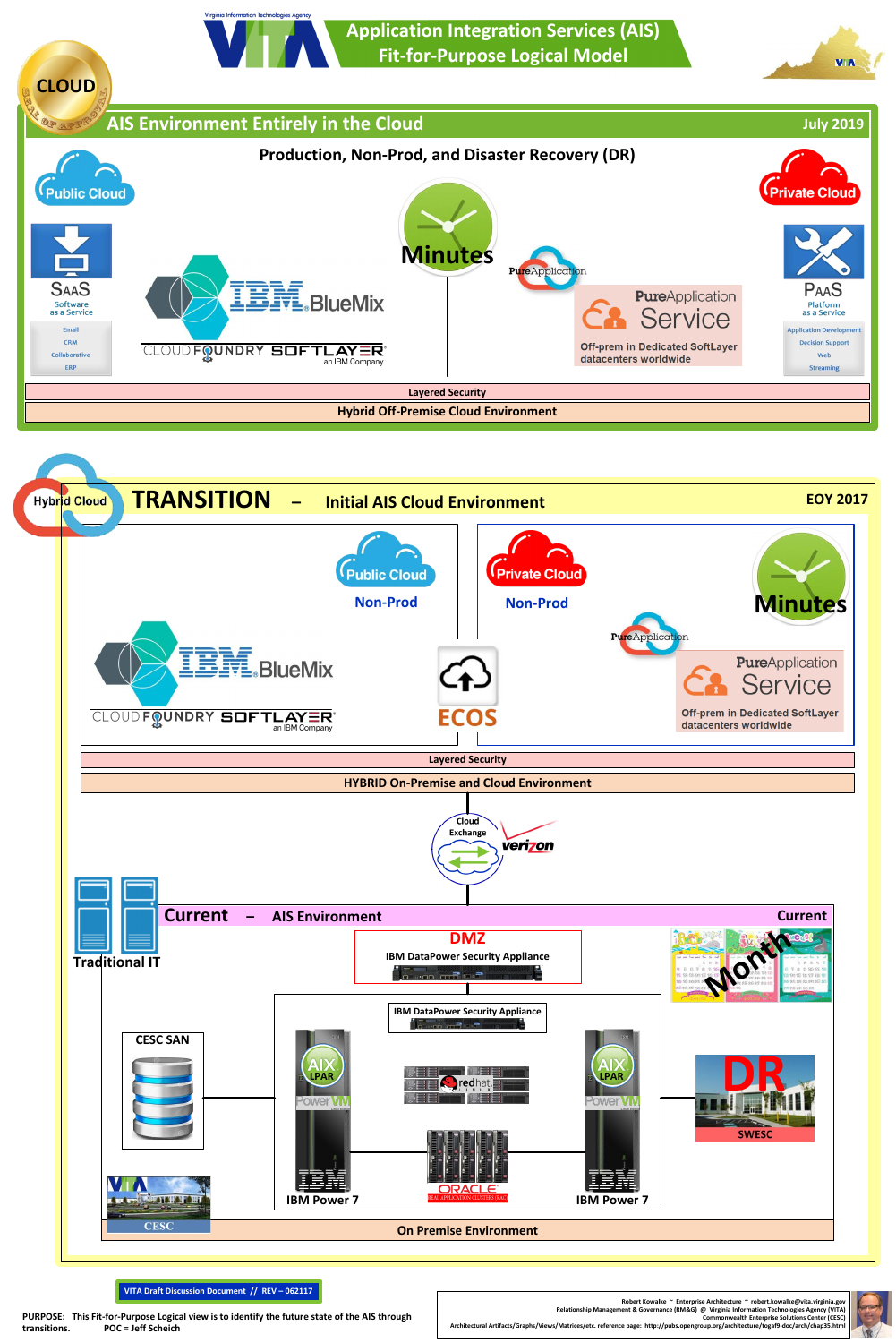Virginia Information Technologies Agency

**Application Integration Services (AIS) Fit-for-Purpose Logical Model**





**Commonwealth Enterprise Solutions Center (CESC)**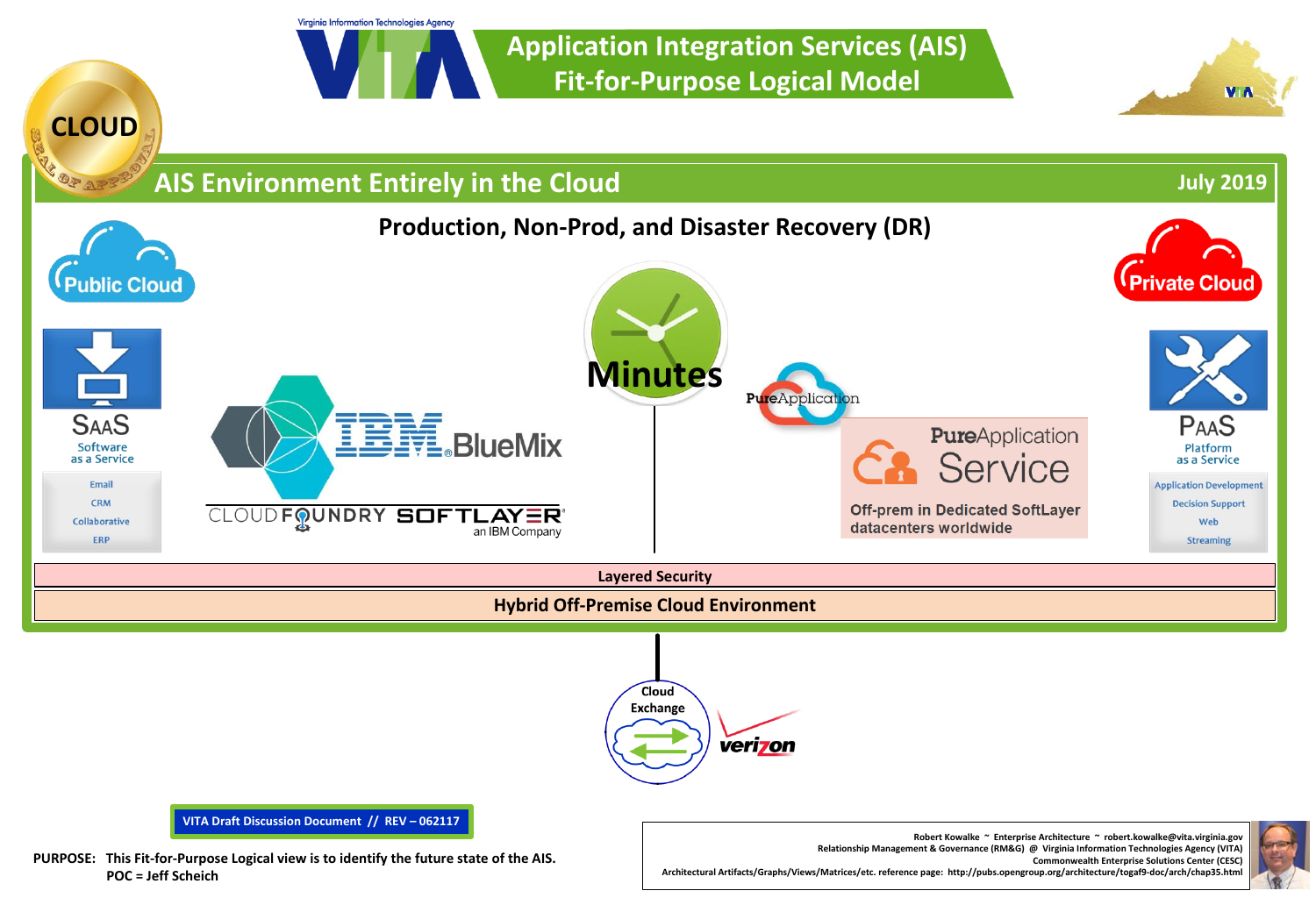**Application Integration Services (AIS) Fit-for-Purpose Logical Model**



**VITA Draft Discussion Document // REV – 062117**

DURPOSE: This Fit-for-Purpose Logical view is to identify the transition of the AIS away from<br>On premise CESC infrastructure. POC = Jeff Scheich (CES enter (CES and a proposition state of the AIS away from a proposition of

Virginia Information Technologies Agen

**Robert Kowalke ~ Enterprise Architecture ~ robert.kowalke@vita.virginia.gov** Relationship Management & Governance (RM&G) @ Virginia Information Technologies Agency (VITA)<br>Commonwealth Enterprise Solutions Center (CESC)